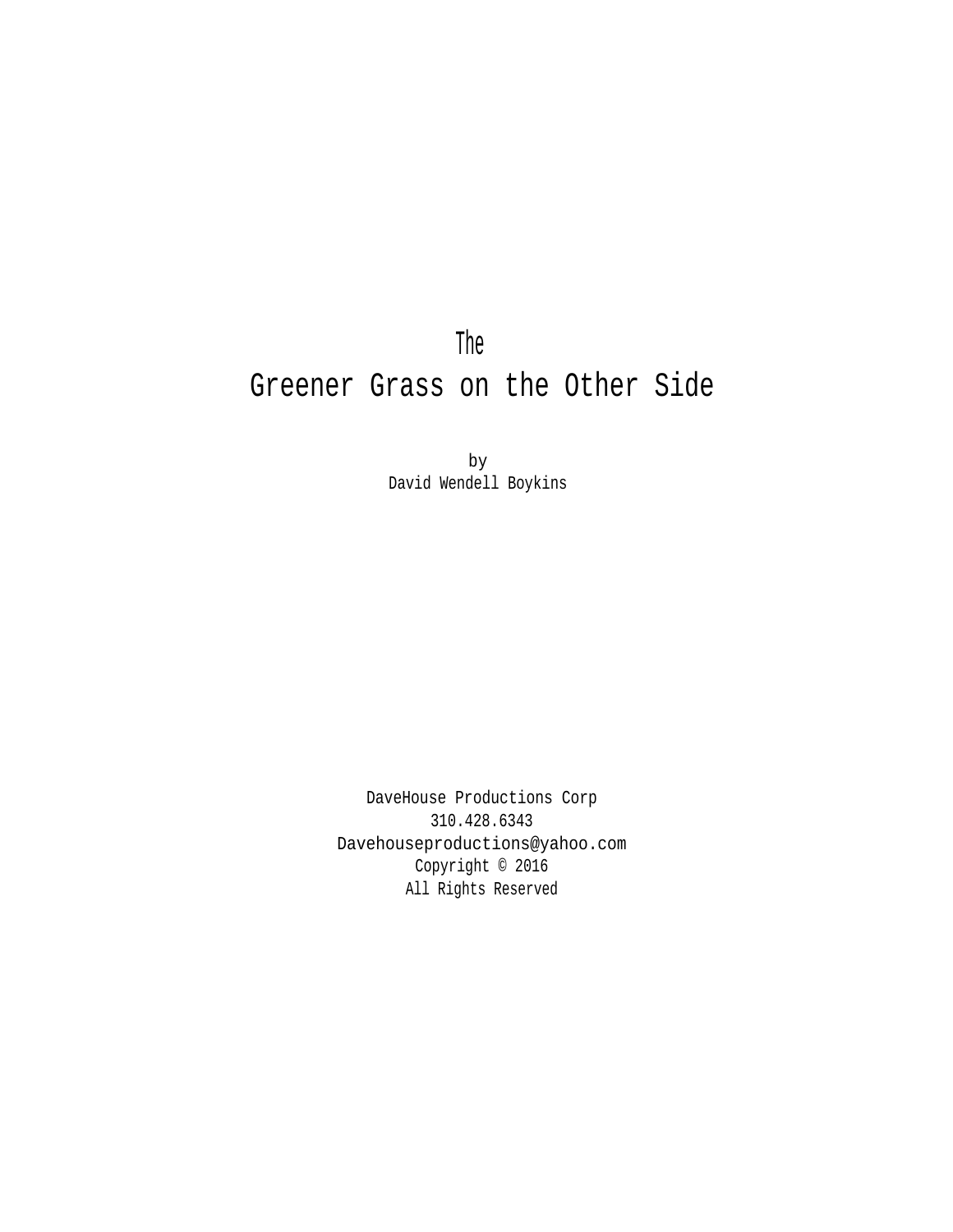### ACT I

#### SCENE ONE

Setting: Alexandria Louisiana in the year of our Lord 2012.

Lights up in Lyell's, an old, beat up lounge bar. Built in 1911, the lounge has an old American look. The bar itself is crafted from cypress wood; the light fixtures are of turn of the century designs - some working and some are not. There's an old beat up jukebox in the corner. It doesn't work either.

**LYELL DEARBORNE** (45) is behind the bar working on a laptop computer while talking to **NOOKSIE** (45). Also in the bar is WILLIE, sitting in the corner with his head down.

LYELL

Peabody the sorriest football team in the Parish!

#### NOOKSIE

That's not necessarily so.

LYELL

What do you mean that's not necessarily so, Nooksie? How bad do they have to be before you admit they're the sorriest team ever!

NOOKSIE

See you're stuck on the past! I'm looking towards the future!

LYELL

Well tell me this - what's their record this year?

Nooksie doesn't respond.

LYELL

Don't sit up there all quiet now. Not saying anything like Willie!

NOOKSIE

See there, Willie...he talkin' bad 'bout you again.

LYELL

Like that's gonna make Willie say something. He been sittin' in the same spot everyday for 5 years and hasn't said a word to me yet! Only reason I know what he drink is because he wrote it down the 1st day and that's all he drinks.

### NOOKSIE

Crown royal with a splash of water.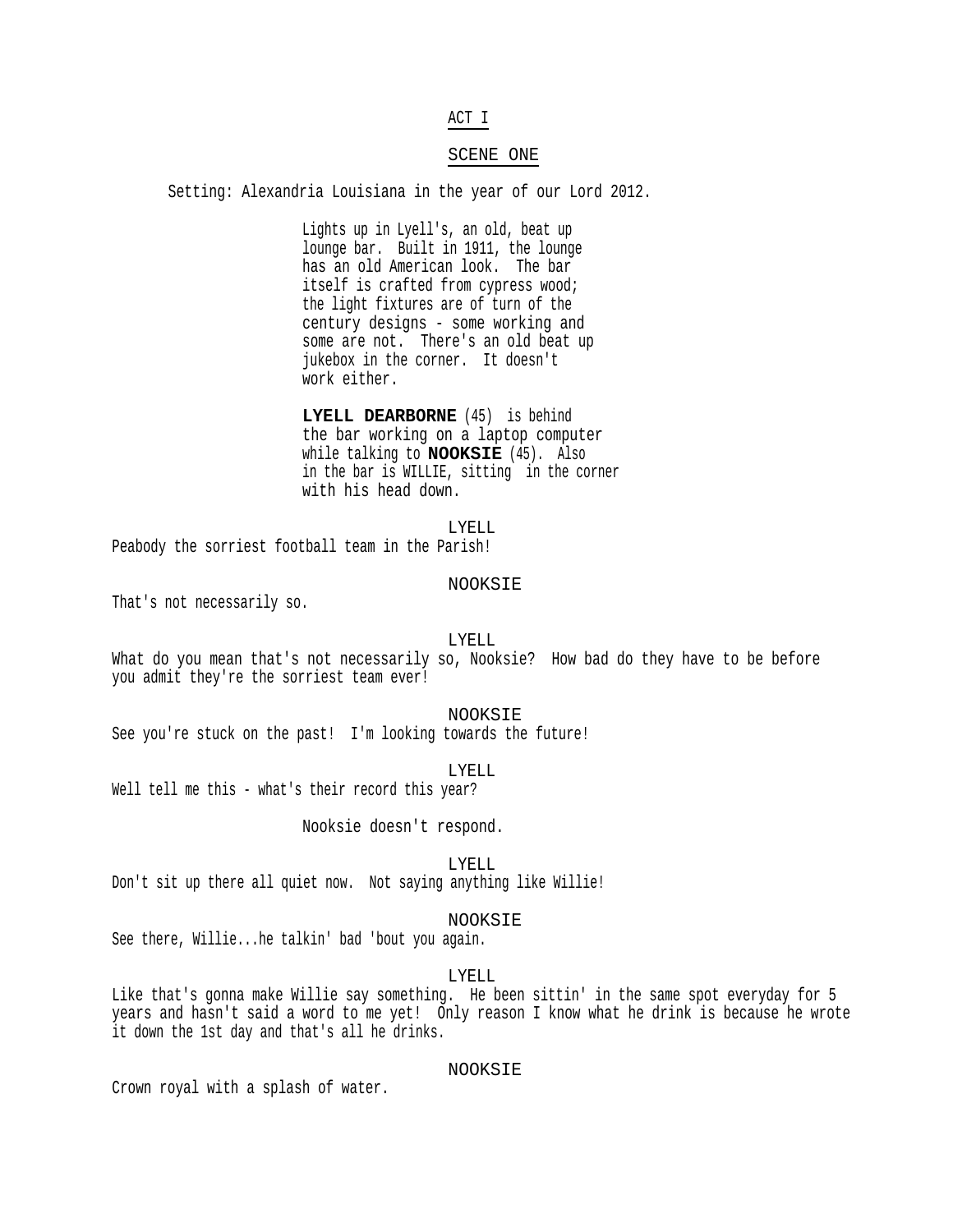LYELL So stop changing the subject. Tell it like it is. What's their record?

### NOOKSIE

Well, what you gotta understand is...

# LYELL

What's their record, Nooksie?

# NOOKSIE

They ain't even started the season yet, Lyell. If you was a real fan you'd know that!

LYELL

Uh-huh. What was they're record last year then?

### NOOKSIE

3-7. But Kendrick Tanner got hurt early in the season!

# LYELL

NOOKSIE

NOOKSIE

LYELL

What about the year before that?

 $2 - 8$ .

2-8.

2-8.

# **DEBORAH MALVEAUX** (35) casually conservative in her style, she's a noticeably attractive woman carrying a dark cloud that casts a shadow over her.

Lyell notices her and tries to place her but can't.

### LYELL

Hello, welcome to Lyell's!

She ignores him so Lyell just picks up...

# LYELL

Nooksie, that don't sound sorry to you?

NOOKSIE

No!

LYELL

No?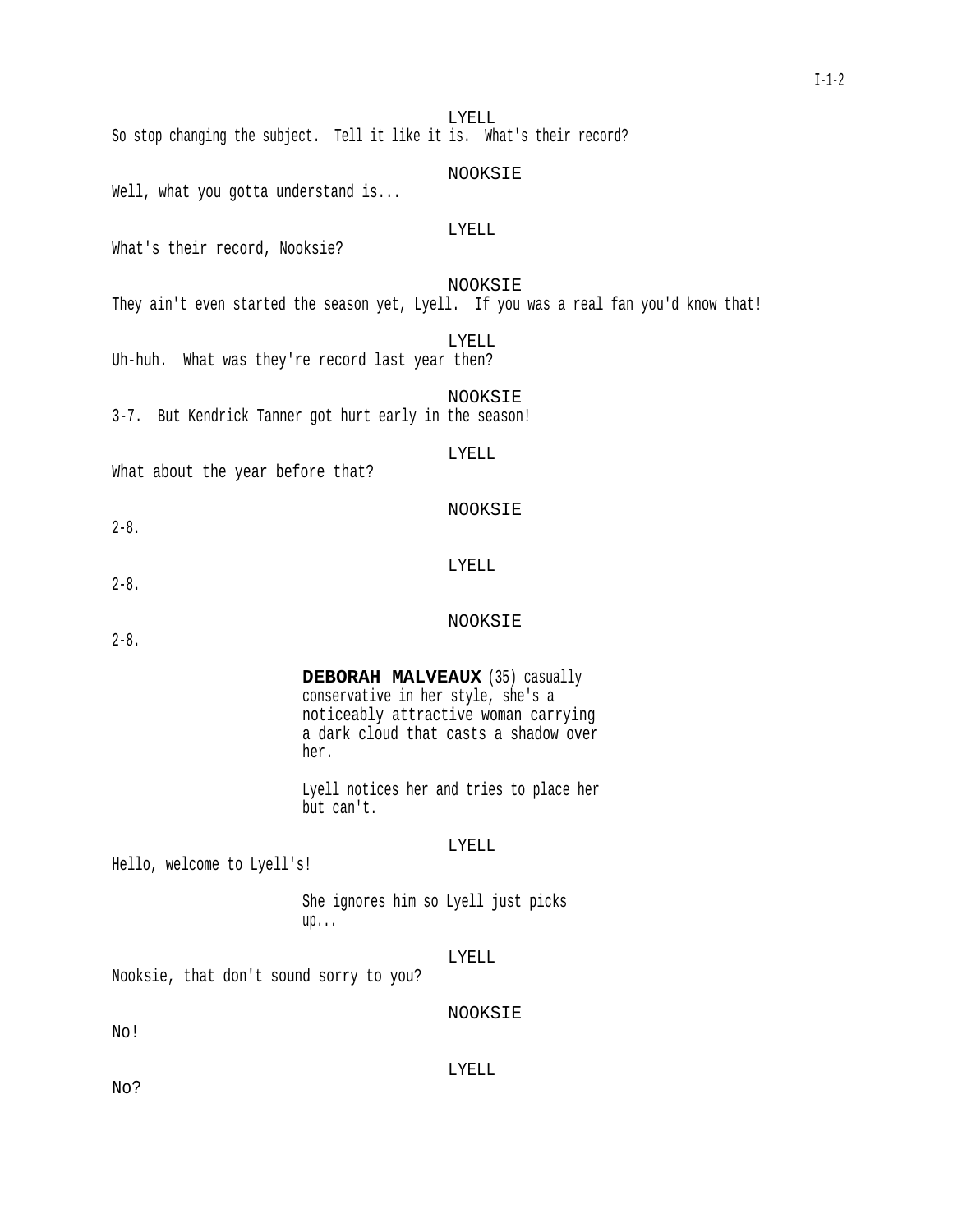NOOKSIE

No it doesn't.

Desiree sits at a table. (DRS)

LYELL

Then, in your mind, what does the sorriest football team mean?

NOOKSIE

The Sorriest football team would be a team that's going down! But Peabody's coming up! Their record last year was better than the year before!

# LYELL

One game! They not better! They just lost less.

NOOKSIE

I'm just saying they got some good ball players on the team this year. It's all about the future!

LYELL They can't be too good if they're losing, Nooksie! Past, present or future!

Lyell goes over to Desiree.

What can I do you for?

DESIREE

LYELL

I just want some water.

LYELL

Water?

Yes. Water. Thank you.

LYELL

DESIREE

Water. Yes. Water. Coming right up.

Lyell goes back to the bar and prepares a glass of water.

NOOKSIE

Naw, naw, listen to me now, Lyell! Just listen to me, now! Peabody played a brutal schedule in 2010, with five of their six losses coming to playoff teams. All of those teams had at least six victories.

LYELL

Do they win the game, Nooksie?

Well...no...

LYELL

NOOKSIE

Then they the sorriest team in the Parish!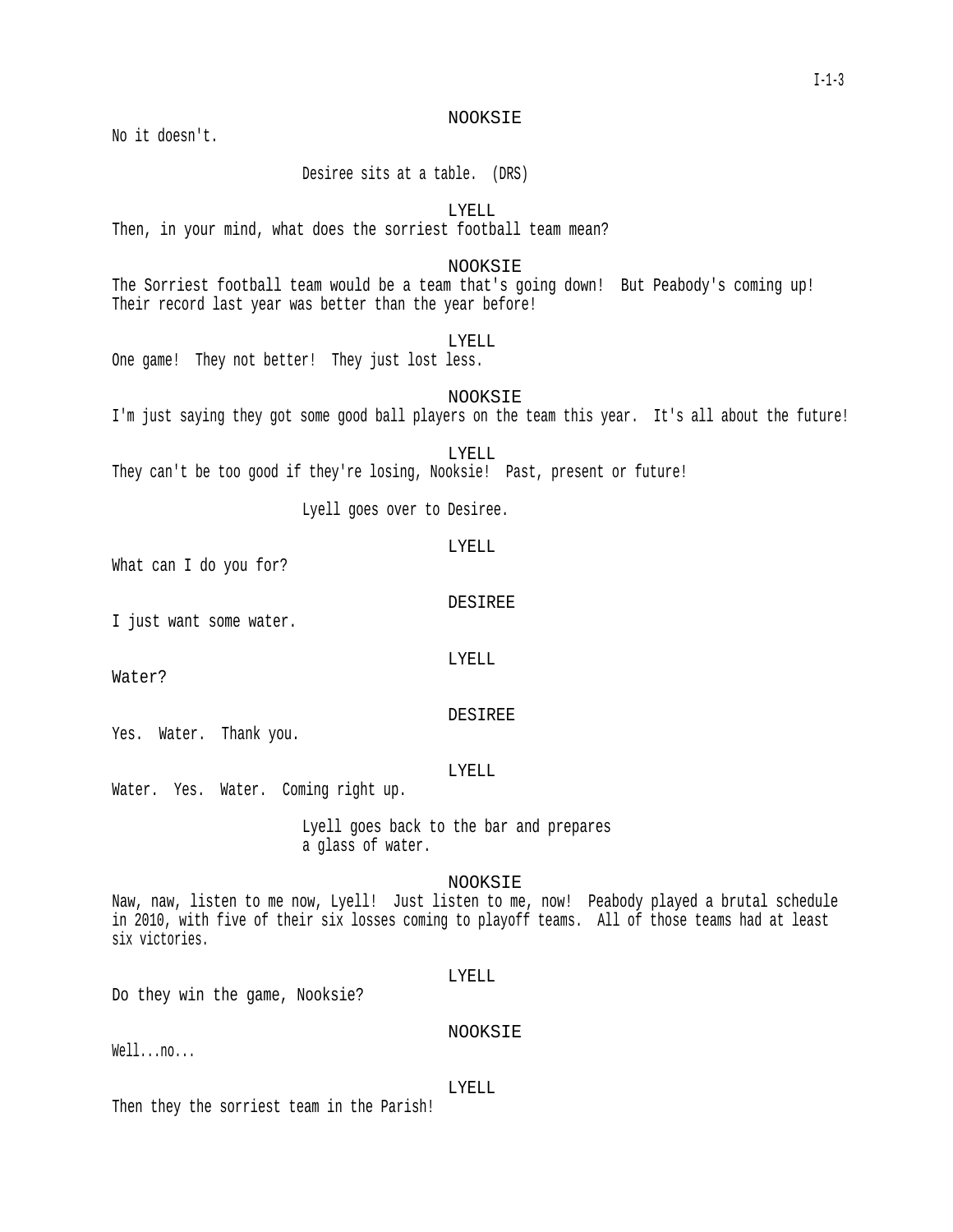NOOKSIE

Jalen Richard is the best player in Cenla!

# LYELL

They suck!

# NOOKSIE

Defensive linemen William Cowan and linebacker Gus Snowden, both of them made All-Cenla last year! They both coming back this year!

LYELL

So!

#### NOOKSIE

I'm just saying we gotta chance this time!

LYELL That's what they used to say when we was playing, Nooksie! We had Clarence Spotsville and Ronald Silas, Jo Hammerhead!

### NOOKSIE

Sed Bayone, Leon Gray, Big Gibbs!

# BOTH

Fred and Cordy Carr!

LYELL

We had a squad back in 88! Just wasn't enough of us!

NOOKSIE

Well that was the problem then! We needed more than 12 players on the whole team!

LYELL

Yeah, but back then we had spunk! Or like my Daddy used to say, "Joie de vivre!" (zhwah duh viv-re) (The joy of living) We were fighters! We could beat anybody!

NOOKSIE

Yeah, In the 1st half!

LYELL

Yeah, in the 1st half, but these kids here, they don't got no passion! No Joie de vivre!

NOOKSIE

I think you wrong, and I think they got a chance. That's my team, I believe in them and ain't nothing you can do about that, Lyell! I say they gonna show us all what the Mighty P. can do! P-E, P-E-A, P-E-A-B-O-D-Y!

> Nooksie dances while chanting the cadence.

> > NOOKSIE

P-E, P-E-A, P-E-A-B-O-D-Y! P-E, P-E-A, P-E-A-B-O-D-Y!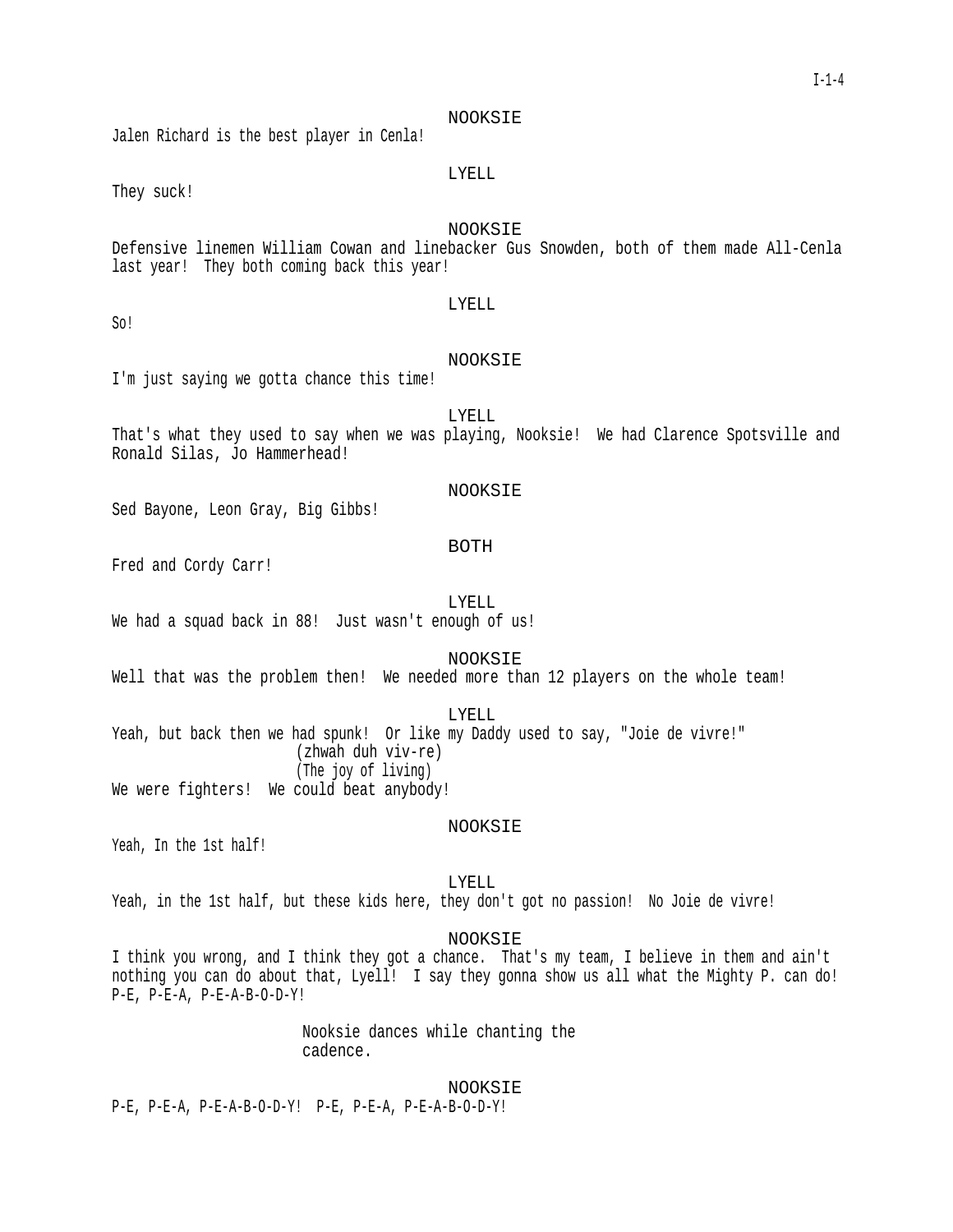### LYELL

Uh-huh, Yeah right.

**MAXINE CHENEVERT** (30) a waitress enters the lounge to start working.

# MAXINE

Hey Nooksie!

NOOKSIE

Hello Maxine. You sho is looking fine today.

# MAXINE

(blushing) Oh stop it, Nooksie...you really think so?

NOOKSIE

Why sure I do...Don't she look good, Lyell?

LYELL

She aight.

### NOOKSIE

Don't you even pay him no mind. You look like a piece of caramel toffee. Haven't you taken a good look at yourself?

### MAXINE

I don't know, Nooksie. I don't look at myself like that.

NOOKSIE

Well that's aight because I can do the lookin' for both of us!

MAXINE

Oh stop it, Nooksie! What y'all fusing about now? I could hear yall all the way out in Bethel Apartments!

NOOKSIE

Lyell's not showing the proper respect for our boys in kelly green and white!

Maxine goes to wait on customers.

They suck!

NOOKSIE

LYELL

Well we'll see this season! All of the starters are coming back this year. And they have there 1st game next Friday against Meynard! This is our year, baby!

LYELL

They gone lose.

#### MAXINE

Lyell, I need a crown and coke, and a water.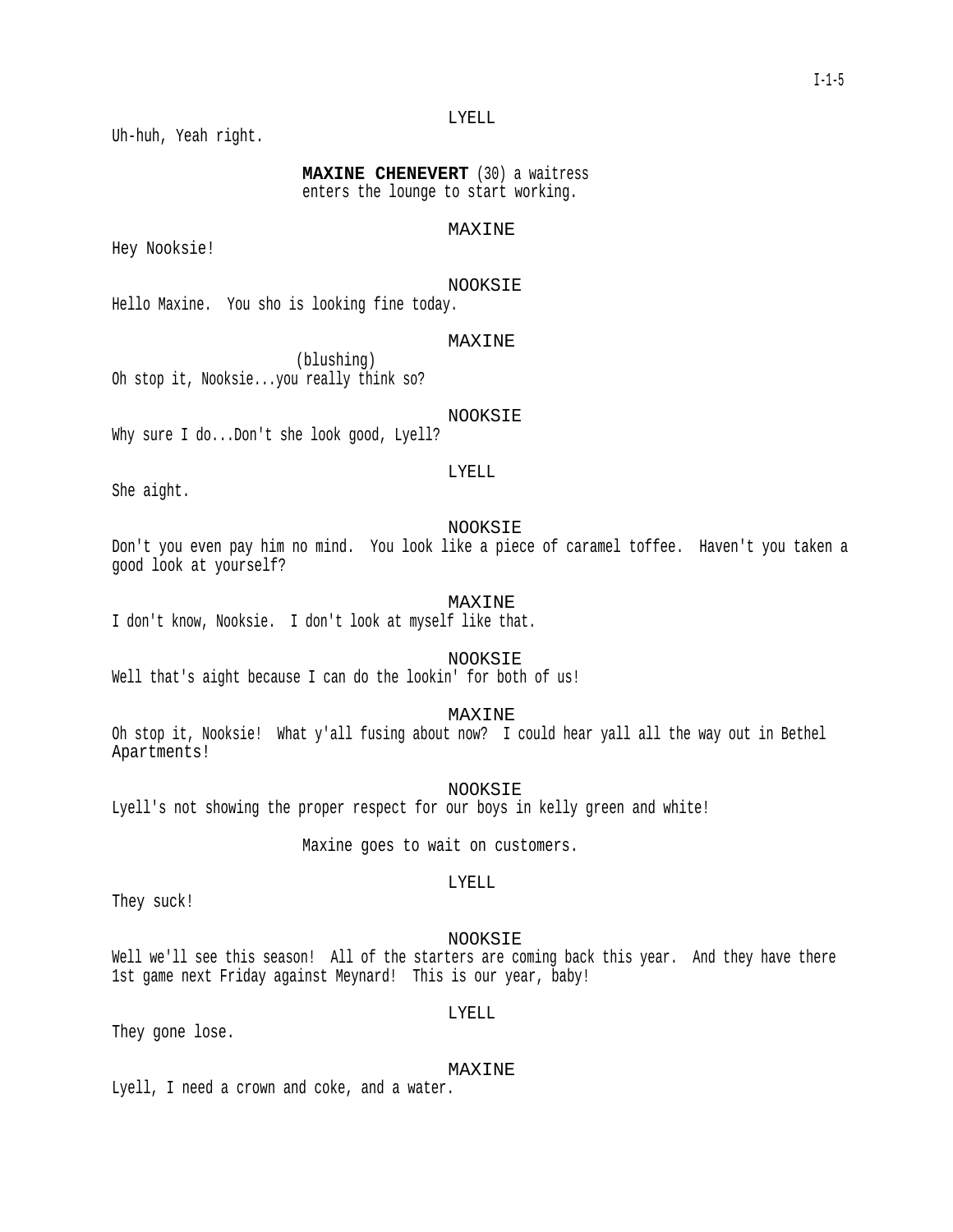LYELL What did you just say to me? NOOKSIE She say she need a crown and coke and a water. MAXINE Thank you, Nooksie. NOOKSIE You got it, baby. LYELL And a water? MAXINE Yeah, and a water. You know what water is don't you? LYELL Yes I know what a water is! A water is free! And I don't wanna be selling no free water! MAXINE Lyell, I done told you over and over again, they don't have to be. LYELL What you mean, it don't have to be? I can't go 'round asking money for a glass of water. MAXINE I told you to get the bottled water they got now. You can sell them for a dollar a piece! LYELL A dollar a piece? MAXINE A dollar a piece, at least. Maybe even \$2! LYELL \$2! MAXINE Um-hum. LYELL Ain't nobody gonna come up in a bar and buy no damn water for a dollar - much less \$2! NOOKSIE

I've ordered a water from a bar before.

LYELL

You order water from the bar all the time, Nooksie! In fact, that water you sipping on right now gonna be \$2!

NOOKSIE You can't charge me for a water I was already drinking for free!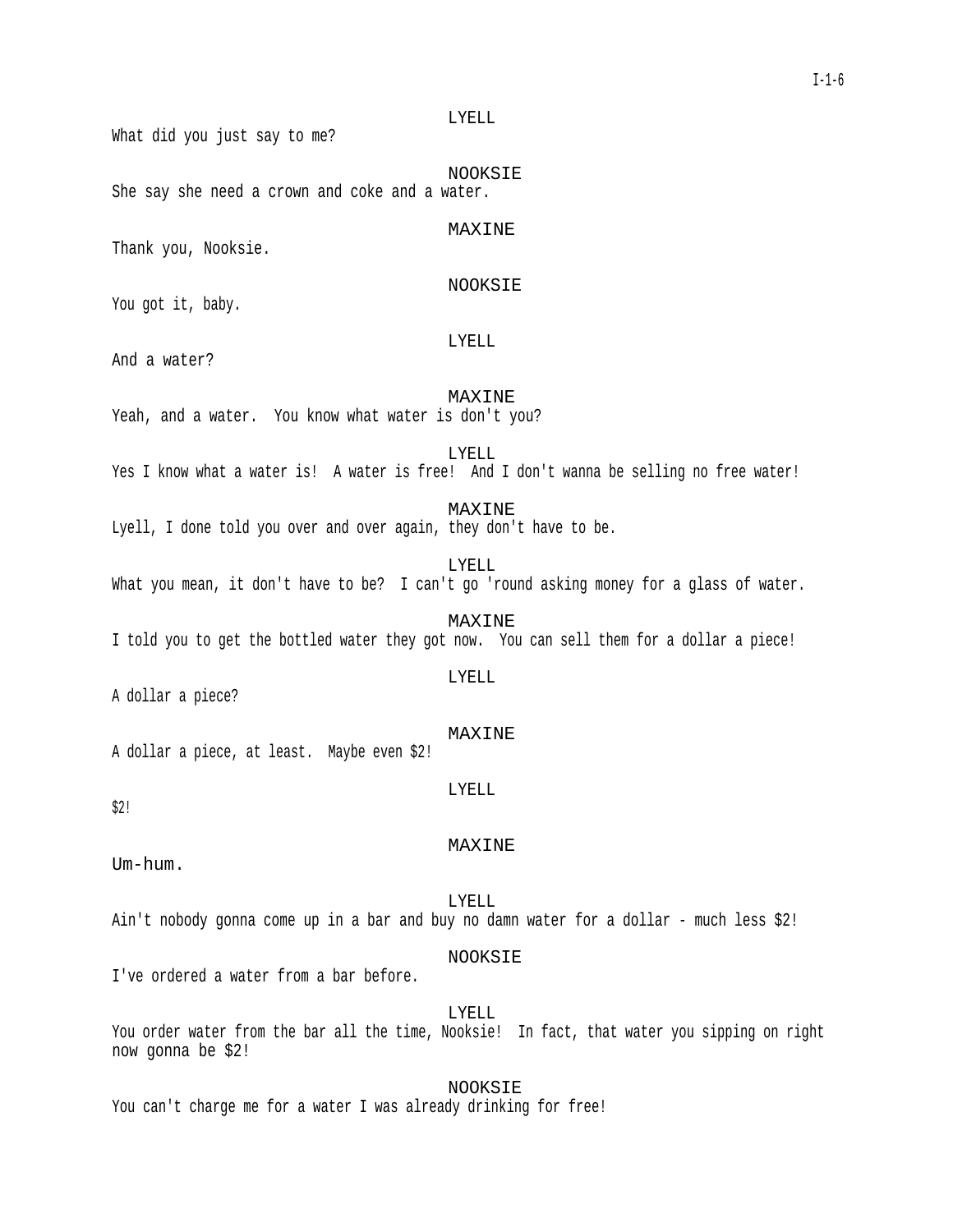#### MAXINE

I'm just sayin' Lyell, it don't have to be that bad. You need to be thinking of some new ways to make this place make some money.

> Lyell motions for her to keep her voice down.

# LYELL

Well, I don't need nobody drinking water, I need them buying drinks!

#### MAXINE

Look Lyell, I can't make people drink what they don't want to drink. You should be glad you got 2 people in here buying anything at all.

NOOKSIE

Yeah...the place sure has gone down. Ain't that right, Willie?

# MAXINE

Oh stop it!

#### NOOKSIE

I'm just sayin'. We have to start looking at the future in a positive way. We have to open our minds to what is possible. You can't see past right now, Lyell. That's your problem. Maybe \$2 water is the future!

#### LYELL

Why are you in here anyway, Nooksie?

MAXINE

I know what he in here for. And he might get it if he ask for it in a nice way.

### NOOKSIE

Girl don't you play with me.

### MAXINE

I ain't playin'.

#### NOOKSIE

You need to stop holding out on me, woman! If you gonna give it to me then stop playin' around and go on and give it!

Alright Nooksie. I think you've waited long enough. I'm gonna go on and give you some.

### NOOKSIE

MAXINE

When Maxine?

### MAXINE

Right now if you want it.

### NOOKSIE

Heck yeah!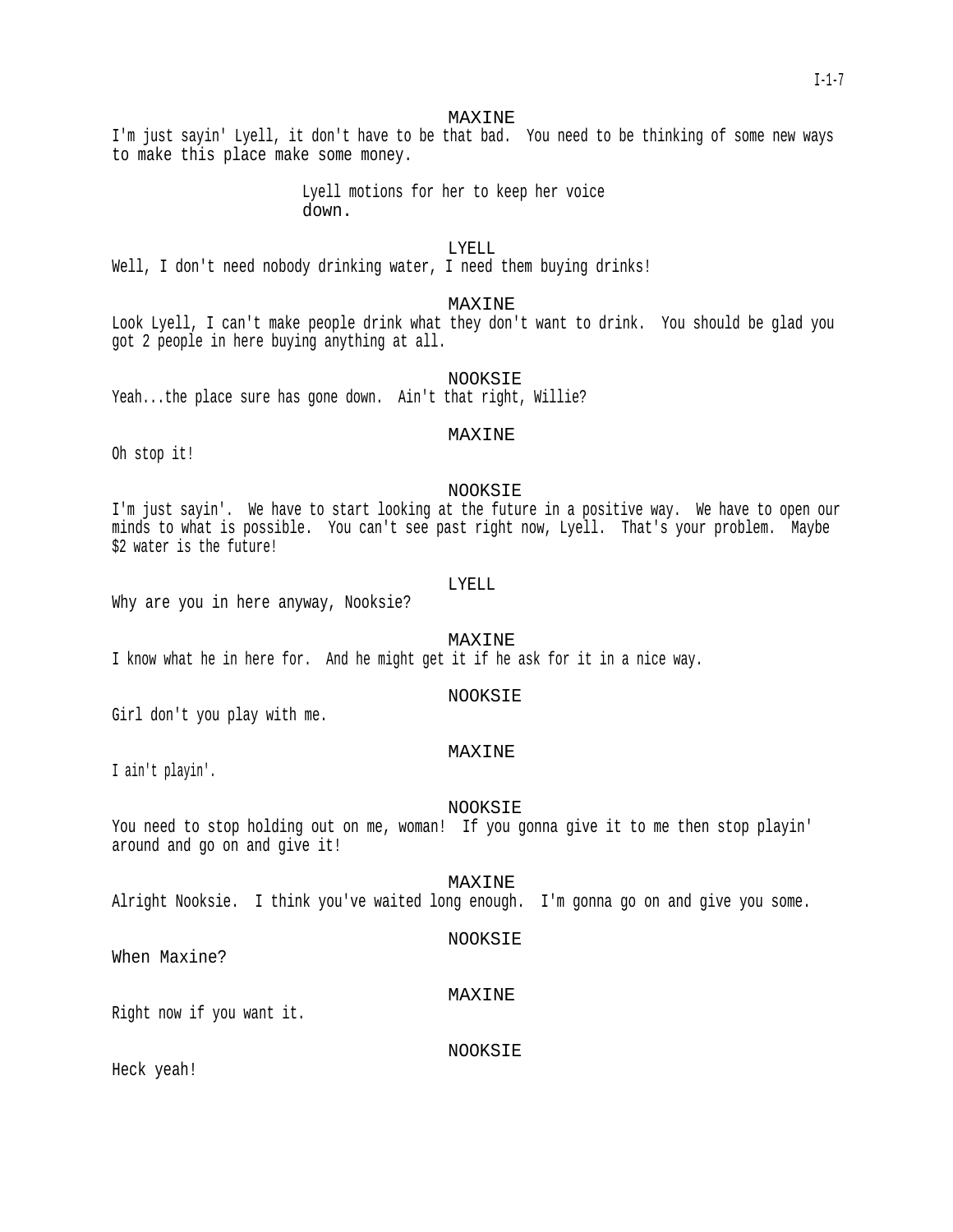#### MAXINE

Come on in the back.

LYELL

Well hold on, now! I'm the last person to be stopping progress but y'all can't be doing that up in here!

### MAXINE

Boy, get yo mind out the gutter! I'll be back.

Maxine exits to the storage room behind the bar.

### NOOKSIE

Sure is a fine woman.

LYELL

Is that why you be up in here all the time?

NOOKSIE

What, You don't want me to come up in here no more, Lyell? My business not good enough for you, now? Beside's where else am I gonna wait?

### LYELL

Wait? What you waiting on? Some big fat woman to come up in here and give you a kiss?

Lyell laughs.

### NOOKSIE

Don't you worry about what I'm waiting on. The future!

LYELL

What's gonna happen in the future, Nooksie? What you gonna do tomorrow that you didn't do yesterday? You're gonna climb Mt. Everest or start selling bottled water on the street or something?

NOOKSIE

Well what if I was to have my own business somewhere? Would that be so crazy?

LYELL

Come on, Nooksie! What can you do? You barely got any education at all! You didn't finish Peabody! What you gonna do with a business? Naw, I bet it got something more to do with a woman!

Nooksie looks at his glass.

LYELL

That's it, isn't it? A woman! Well hot dogs and cat nip, Nooksie got himself a woman! I'm proud of ya. But you know what I say, Don't put off for tomorrow what you can do today.

# NOOKSIE

She's the finest thang in Alex.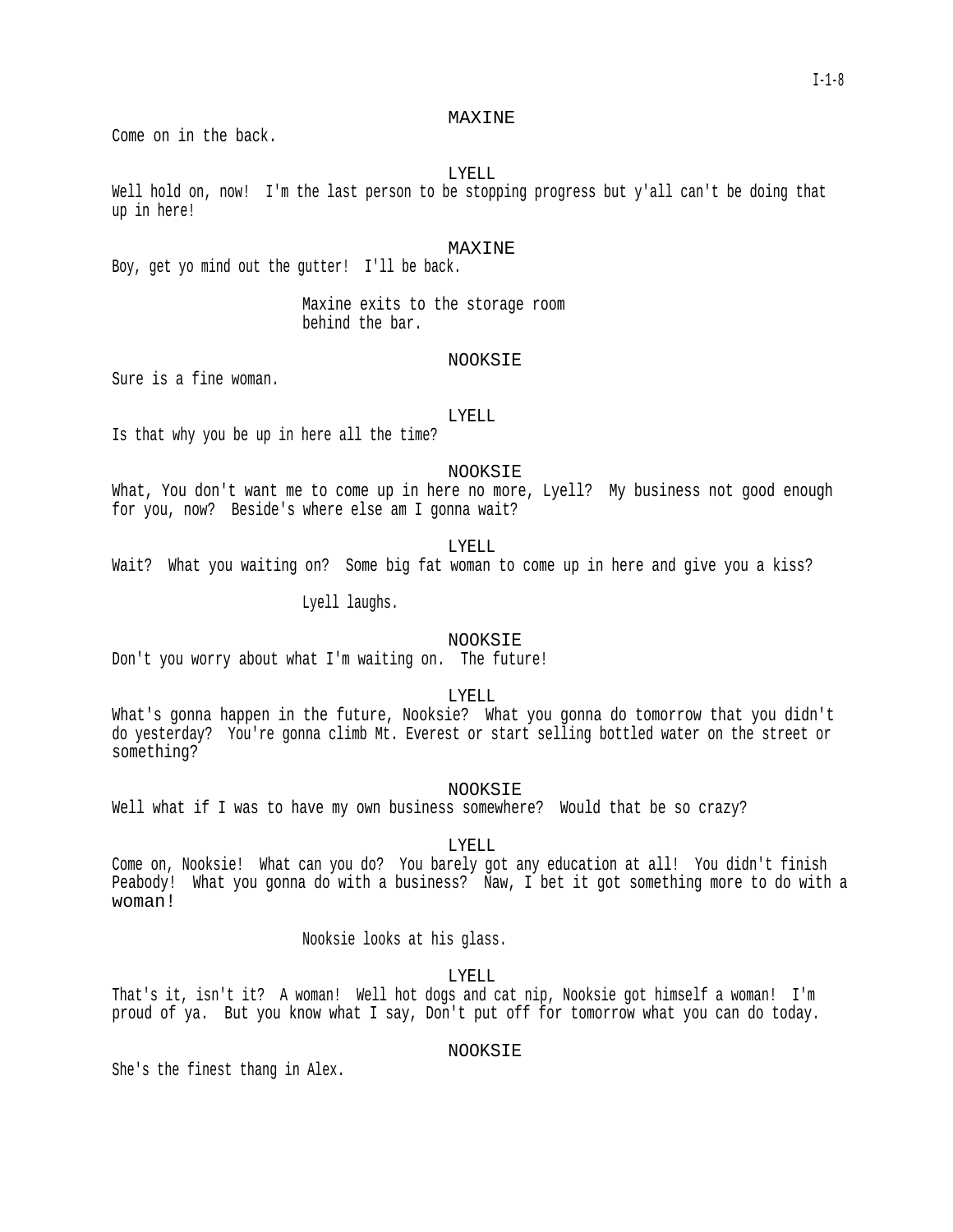#### LYELL

Ok so, where she at?

NOOKSIE Well...you see, we not really together like that yet.

LYELL

You talkin' 'bout Maxine?

MAXINE (O.S.)

What's that you say?

# NOOKSIE

Don't mind him!

MAXINE (O.S.)

Um-hum.

#### NOOKSIE

No! Not Maxine. I mean, Maxine's a fine woman...nice friendly smile...them womanly curves. And can cook! That woman know she can throw down. But she looks at me with the those kind eyes of hers. It's like she think I'm something I'm not.

Nooksie takes a sip of his water.

# NOOKSIE

But there is a woman. And I think I can be what she needs me to be. As soon as... Look, Just know that things will be changing for me real soon! I got plans, Lyell. I got big plans!

LYELL

Ok, Big Plans! I'm just sayin', I've been knowing Maxine for years and even though I don't understand it...

### NOOKSIE

...I just think a good woman like Maxine can do better than me. Yeah, she smile at me but she just bein' nice. Woman don't want me. Not to keep. She can have anybody she want.

LYELL

Like who, Nooksie?

#### NOOKSIE

I don't know! Somebody professional. With something going for himself. College educated. Not me. Naw, I know who I can fit with. As long as I can give her what she need, she'll be satisfied. All I have to do is take care of her and she'll be there forever.

LYELL

I can't wait to see this woman who got your nose wide open like this!

Beat.

LYELL

Waiting... It's like this whole town's waiting on something. Hell, I wish they'd come wait in here like you!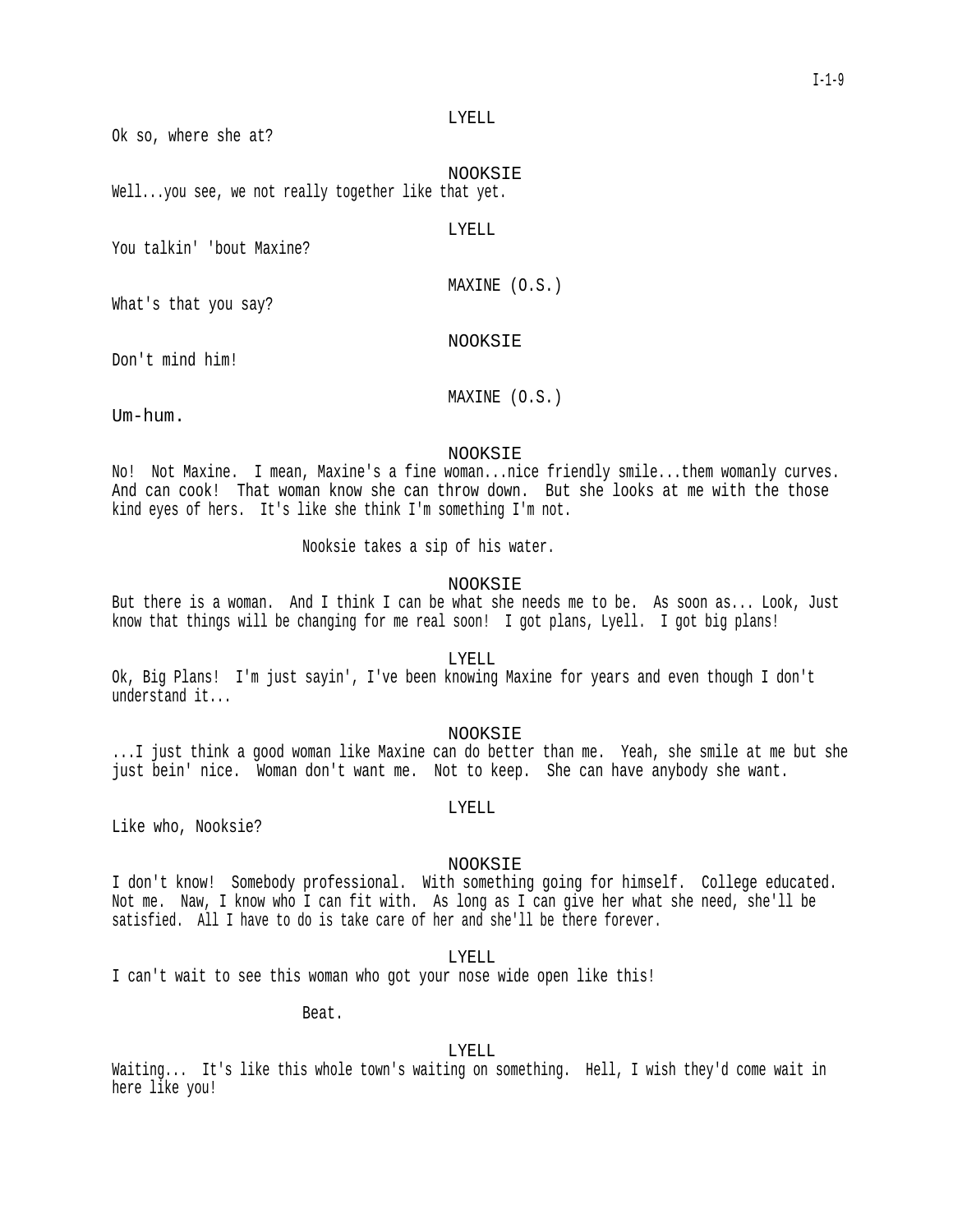# NOOKSIE

Oh so now you want everybody to be like me?

LYELL

No! I need everybody to come up in here like you!

NOOKSIE

I could go over there to Bone Shakers! I hear they have a nice crowd over there all the time!

LYELL

Yeah, Nooksie! Why don't you go on over there to Bone Shakers. Go on over there and leave me alone!

Nooksie laughs.

#### LYELL

That's funny, huh?

NOOKSIE

You're getting run out of business by a crazy man!

#### LYELL

He not running me out of nothing?

Maxine enters with a slice of her famous lemon cake.

MAXINE

Calm down now, Lyell. He ain't mean nothing!

NOOKSIE

Yeah, Lyell. I ain't mean nothing.

#### MAXINE

There you go, Nooksie.

NOOKSIE Oooweee! Homemade Lemon Cake! This looks gooood!

It's just cake.

### MAXINE

LYELL

That's why I don't give you none no more. You don't appreciate nothing! Nooksie, you know I've been knowing Lyell since I was a child?

# NOOKSIE

Yep, I knew that.

MAXINE Did you know that I've been cooking & baking ever since I was a child?

### NOOKSIE

Yep, I knew that too.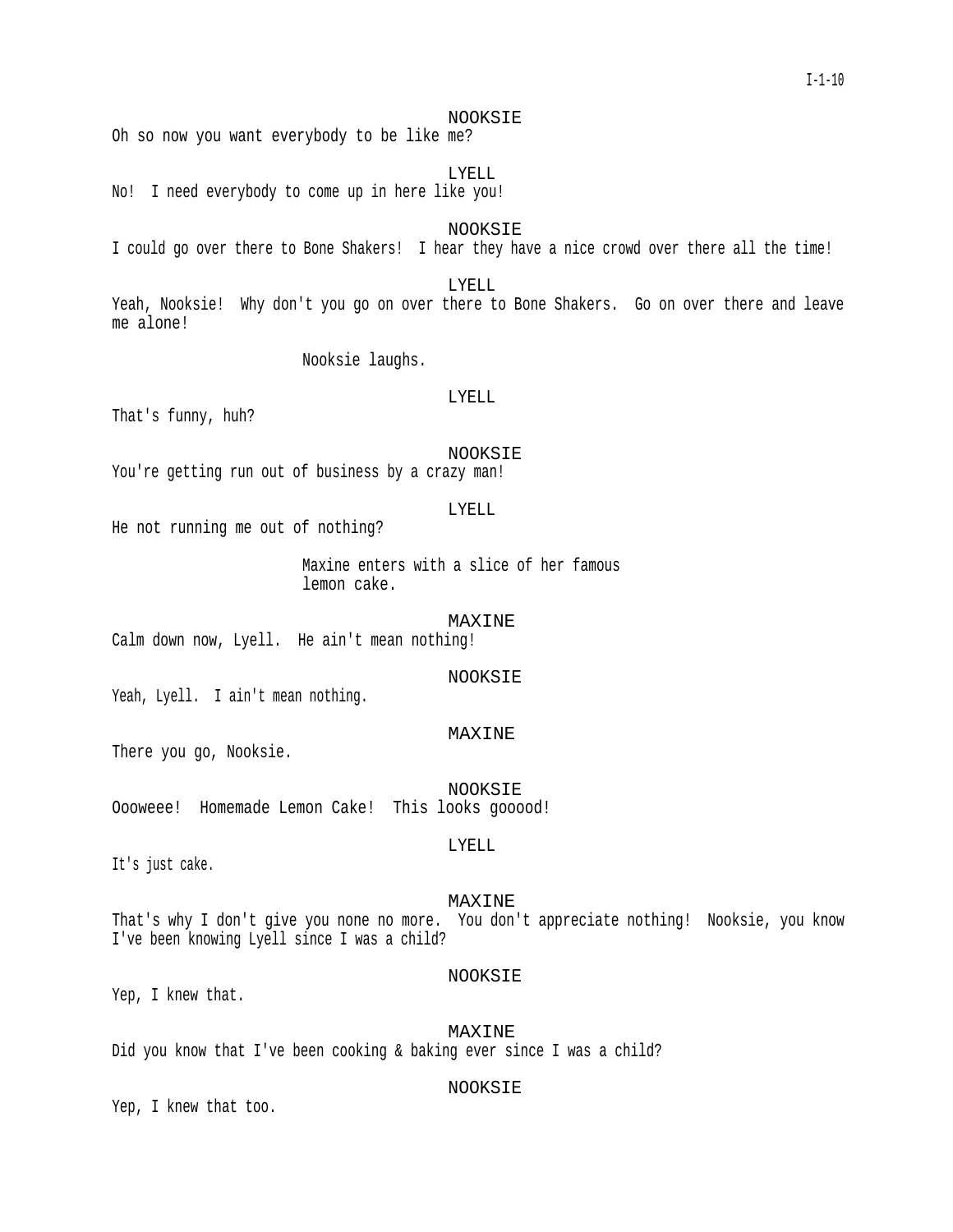#### MAXINE

People have always said that I had a special touch when it come to food. Some even say that my Gran-Mama, rest her precious soul; they say her ghost came down on me when I was coming out of my Mama and kissed me on the hands to bless me with the gift to cook. And then she kissed me on the tongue to bless me with the gift to taste for that magical combination of sugar and spice to make everything nice.

### NOOKSIE

Blessed by an angel.

### MAXINE

Yeah! I know, right? And this one has never had anything good to say about any of it! Never! So I stopped giving him any.

LYELL

It's been so long since I've had any of her cooking, I don't know if she got it anymore!

NOOKSIE Lyell, you know you could let Maxine sell her pastries in here!

LYELL

Oh no! Not that again! You hear that, Willie! They wanna turn this into a bakery now.

NOOKSIE

She can sell a few cakes and pies here and again. I know it would sell. I'd buy it.

#### LYELL

This is a bar, not a coffee shop!

### MAXINE

Forget it, Nooksie! Lyell is as blind as a one eyed mule!

LYELL

It would take a crazy man to turn his bar into a halfway house for cookies and cakes!

MAXINE

Whatever, Lyell! You don't have vision like Nooksie here. At least he can see potential in letting me do my thing.

### NOOKSIE

I know a money maker when I see one.

# LYELL

Then why don't you start your own money maker and leave the planning to what happens with mine to me!

### NOOKSIE

Fine.

LYELL

Fine.

MAXINE

Fine.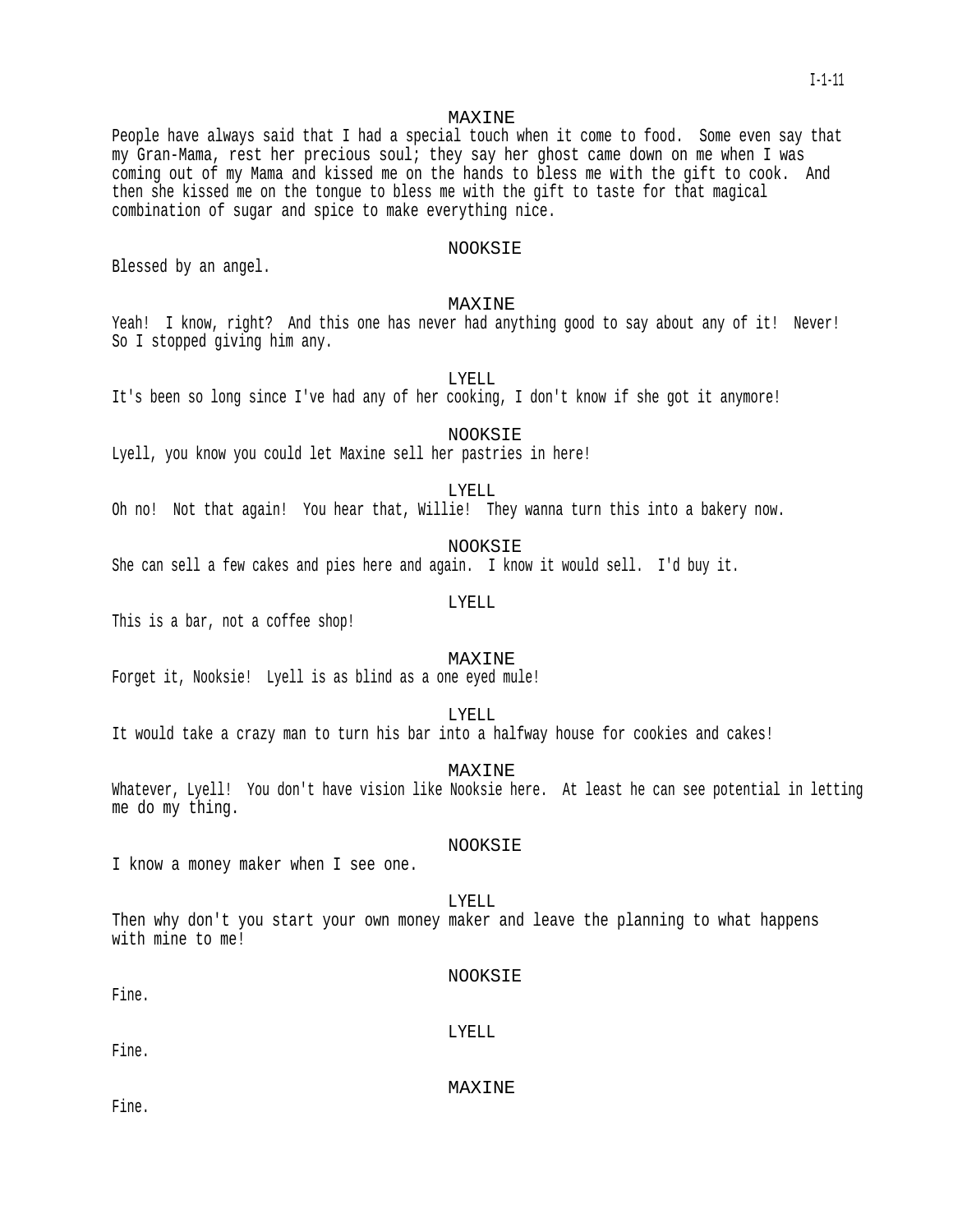Moment of silence.

NOOKSIE

You know they had one of them hippity hopity groups at Bone Shakers last night. It looked like crime alley out here.

# LYELL

I guess he like that kind of element. It's crazy.

### NOOKSIE

Anybody crazy enough to kill his own wife should still be locked up. 10 years in a crazy house don't fix you of that kinda crazy.

# MAXINE

Don't talk about that around me, Nooksie.

NOOKSIE I know yall was close and everythang, Maxine, but crazy is crazy!

# LYELL

Um-hum.

NOOKSIE Seriously, How'd he get them folk to let him out?

LYELL

I don' know but I wish he'd go back.

# MAXINE

It wasn't his fault.

## NOOKSIE

What you mean, it wasn't his fault. Who's fault could it be that he killed his wife but his?

# MAXINE

Look, I said I don't want to talk about it!

Beat.

#### NOOKSIE

Ok, Maxine. Whatever you say.

Maxine exits to the storage room.

### NOOKSIE

Man, what I say?

Desiree steps up to the bar.

#### DESIREE

Where's the rest room?

Lyell looks at her. She's attractive.